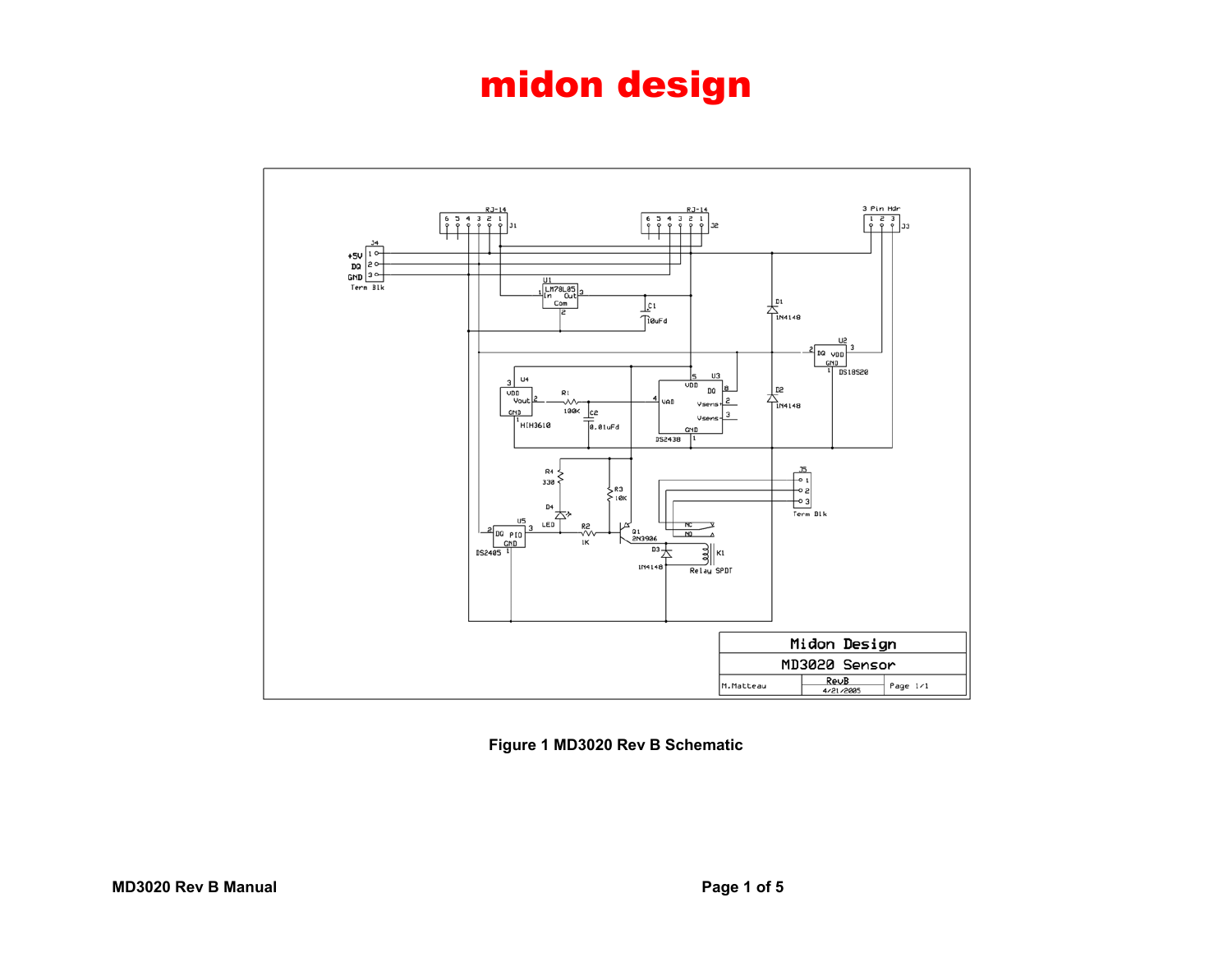

**Figure 2 MD3020 Rev A Schematic**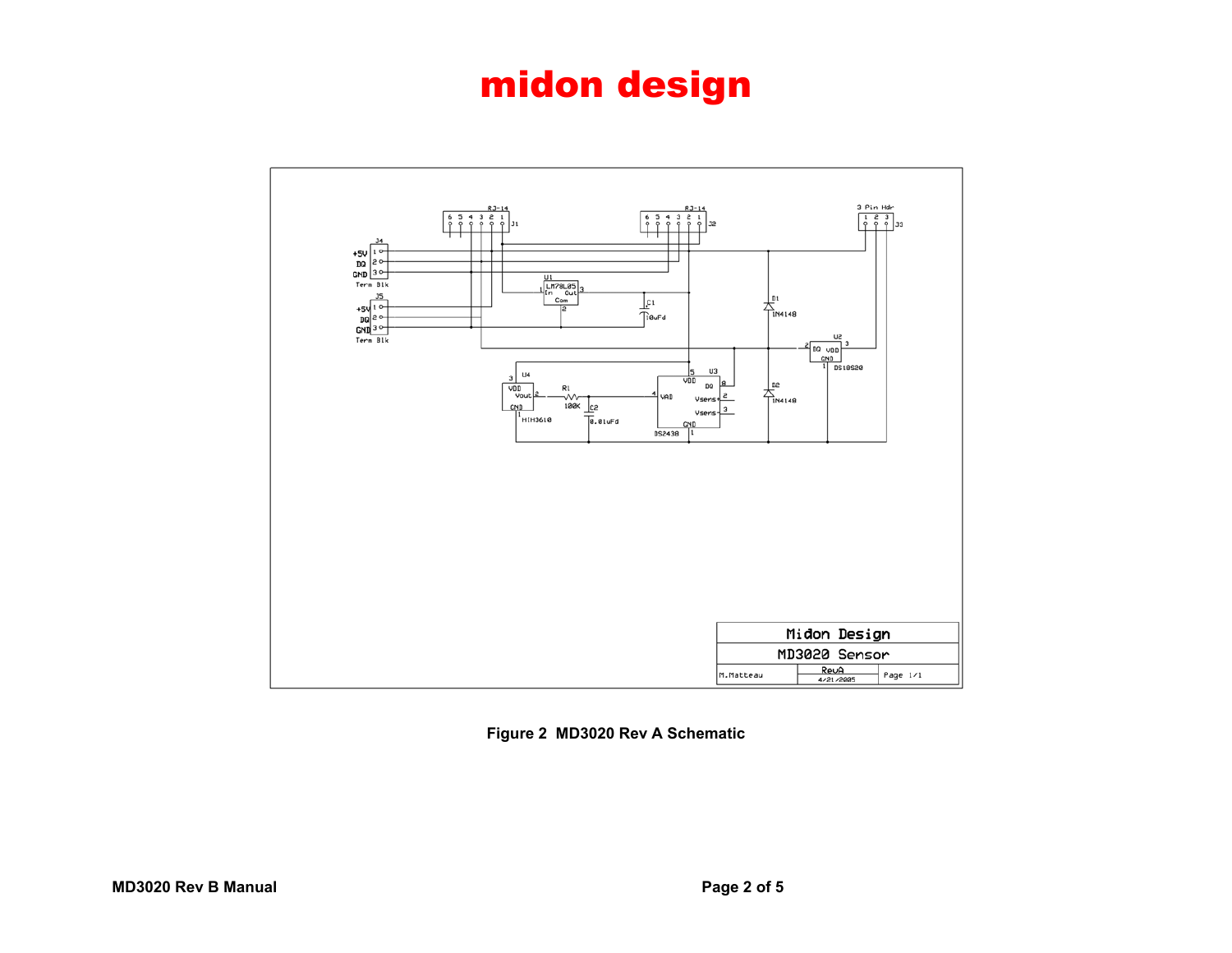| Part           | <b>Description</b> | <b>Order Code</b> | <b>MD3020A</b> | <b>MD3020B</b> | <b>MD3020C</b> | <b>MD3020E</b> | <b>MD3020G</b> | <b>MD3020H</b> |
|----------------|--------------------|-------------------|----------------|----------------|----------------|----------------|----------------|----------------|
| C <sub>1</sub> | 10uFd              |                   | N              | N              | Y              | Y              | Y              | Y              |
| C <sub>2</sub> | $0.01$ u $F$ d     |                   | N              | N              | N              | Y              | N              | N              |
| D <sub>1</sub> | 1N4148             |                   | N              | Y              | Y              | Y              | Y              | Y              |
| D <sub>2</sub> | 1N4148             |                   | N              | Y              | Y              | Y              | Y              | Y              |
| D <sub>3</sub> | 1N4148             |                   | N              | N              | N              | N              | Y              | Y              |
| D <sub>4</sub> | <b>LED</b>         |                   | N              | N              | N              | N              | N              | Y              |
| J <sub>1</sub> | <b>RJ-14</b>       |                   | N              | N              | Y              | Y              | Y              | Y              |
| J2             | <b>RJ-14</b>       |                   | N              | N              | Y              | Y              | Y              | Y              |
| J3             | 3 Pin Hdr          |                   | N              | Y              | Y              | Y              | Υ              | Υ              |
| J <sub>4</sub> | <b>Term Blk</b>    |                   | N              | Y              | Y              | Y              | Y              | Y              |
| J5             | Term Blk           |                   | N              | N              | N              | N              | Y              | N              |
| K <sub>1</sub> | Relay SPDT         |                   | N              | N              | N              | N              | Y              | N              |
| Q <sub>1</sub> | 2N3906             |                   | N              | N              | N              | N              | Y              | Y              |
| R <sub>1</sub> | 100K               |                   | N              | N              | N              | Y              | N              | N              |
| R <sub>2</sub> | 1K                 |                   | N              | N              | N              | N              | Y              | N              |
| R <sub>3</sub> | 10K                |                   | N              | N              | N              | N              | Y              | N              |
| R <sub>4</sub> | 330                |                   | N              | N              | N              | N              | N              | Y              |
| U1             | <b>LM78L05</b>     |                   | N              | N              | Y              | Y              | Y              | Y              |
| U <sub>2</sub> | <b>DS18S20</b>     |                   | N              | Y              | Y              | Y              | Y              | Y              |
| U <sub>3</sub> | <b>DS2438</b>      |                   | N              | N              | $\mathsf{N}$   | Y              | $\mathsf{N}$   | N              |
| U <sub>4</sub> | <b>HIH3610</b>     |                   | N              | $\mathsf{N}$   | N              | Y              | $\mathsf{N}$   | N              |
| U <sub>5</sub> | <b>DS2405</b>      |                   | N              | N              | $\mathsf{N}$   | N              | Y              | Y              |
| <b>PCB</b>     | PCB RevB           | MD3020A           | Y              | Y              | Y              | Y              | Y              | Υ              |

**Table 1 Bill of Material**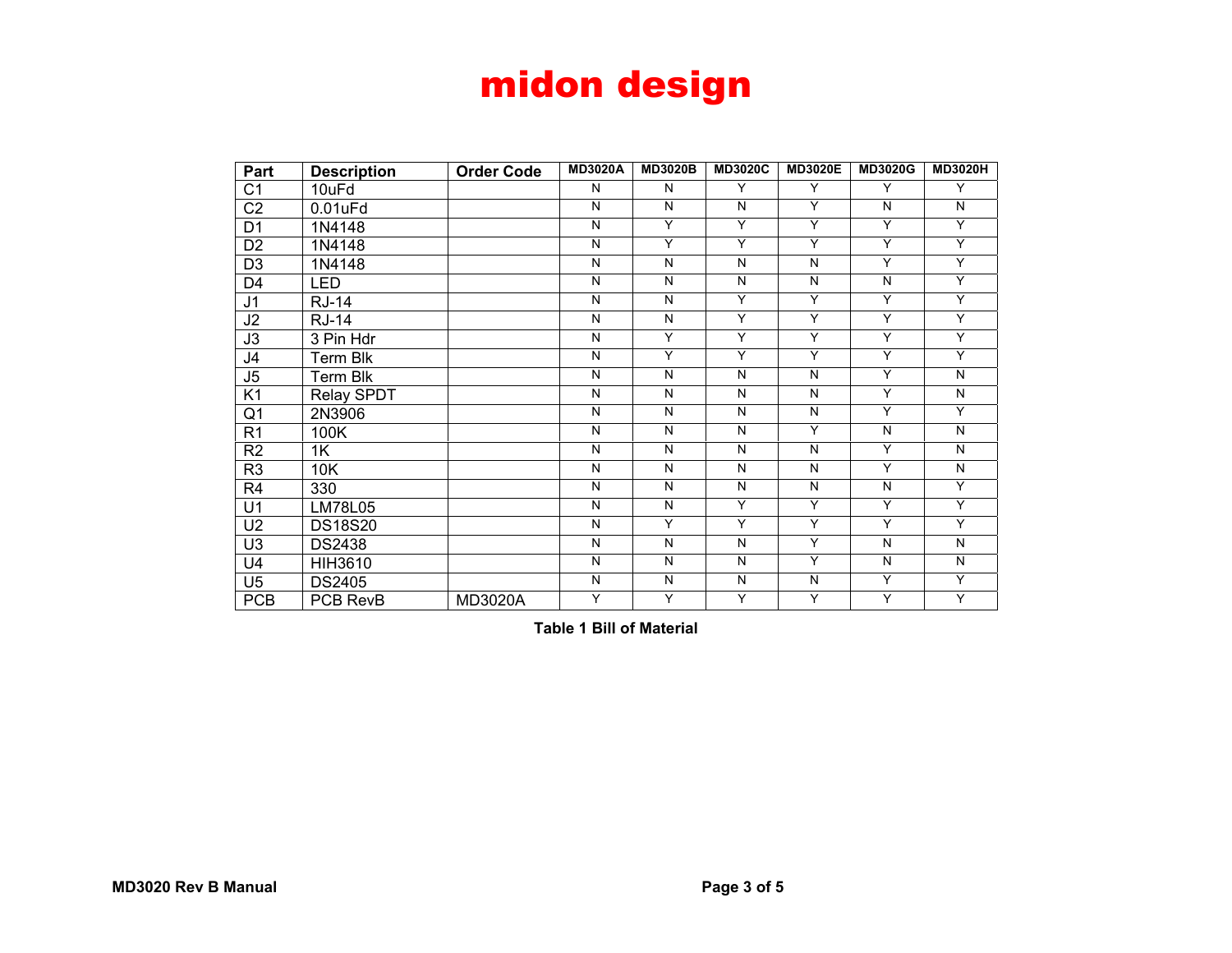#### **Unit Descriptions**

| <b>MD3020A</b> | <b>Blank PCB</b>                                                          |
|----------------|---------------------------------------------------------------------------|
| <b>MD3020B</b> | DS18S20 Sensor with local powering option and terminal block connector    |
| <b>MD3020C</b> | Same as MD3020B but with addition of RJ14 connectors and power regulation |
| <b>MD3020E</b> | Same as MD3020C but with addition of Humidity Sensor                      |
| <b>MD3020G</b> | Same as MD3020C but with addition of Relay output                         |
| <b>MD3020H</b> | Same as MD3020C but with addition of LED output                           |

**Table 2 MD3020 Sensor Ordering Options** 

MD3020G and MD3020H options only available with Rev B PCB.